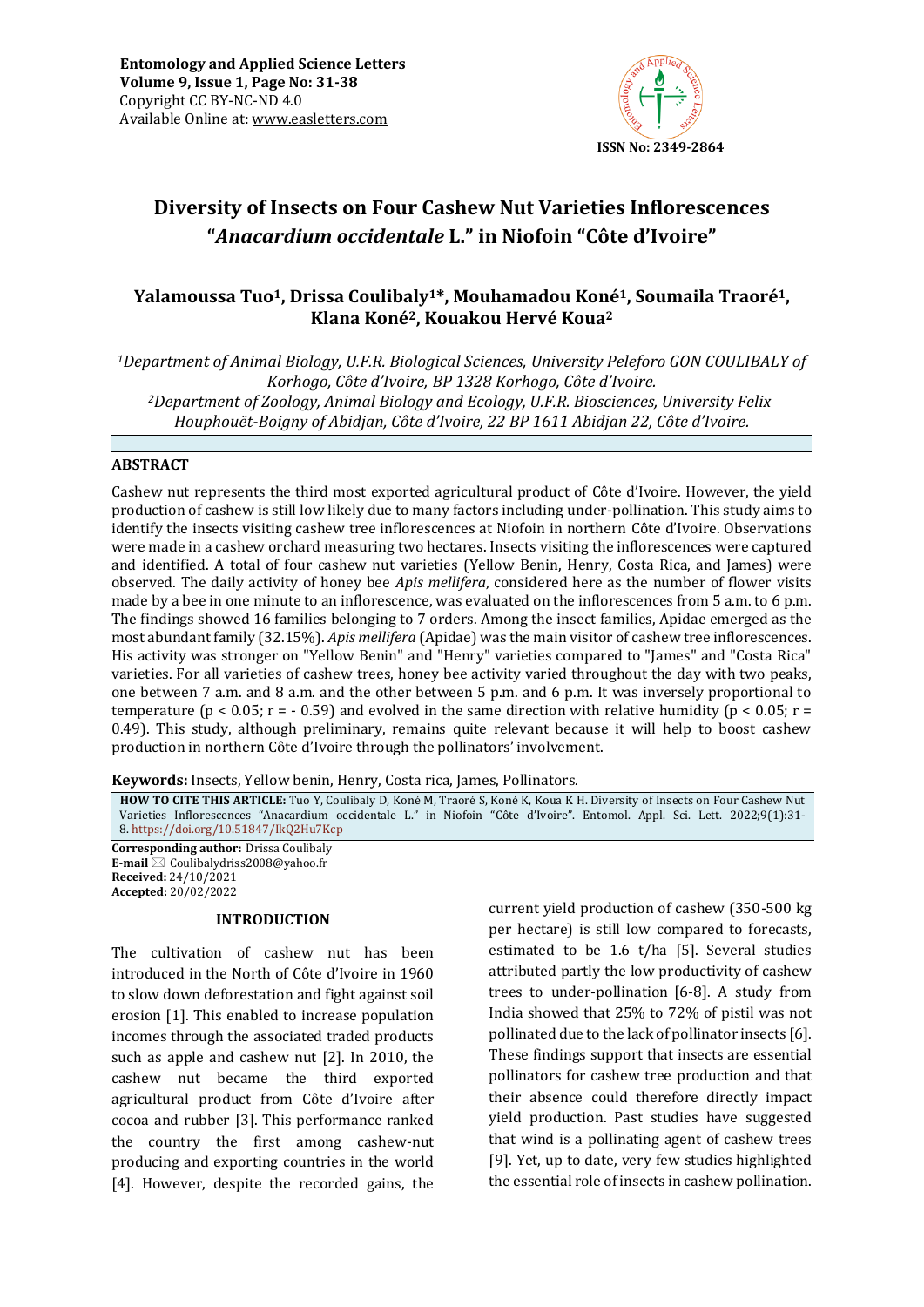However, since the cashew tree is highly dependent on pollination to produce fruit, not all insects that visit its flowers participate equally in the pollen transfer. Thus, various studies, particularly in Brazil and India, have sought to determine which insects are the most efficient in pollinating the cashew tree flower. In Brazil, where the cashew tree originated, direct observations of insects visiting flowers and counting pollen grains have shown that honey bee (*Apis mellifera*), although not native, is the most efficient pollinator of cashew tree in northeastern Brazil [7]. In India, the observations have shown that the insects which visit cashew trees' flowers are ants and bees, mainly. Moreover, in Ivory Coast, the first country producer of cashew, very little data exists on the pollinating fauna of this speculation. This study aims to fill these knowledge gaps on cashew pollination. The global objective was to know the *entomofauna* of cashew tree inflorescences. Specifically, this study aims (i) to assess the diversity of insects visiting the cashew inflorescences (ii) to assess the impact of cashew varieties on bee diversity, and (iii) to assess the activity of *Apis mellifera* on the cashew tree inflorescences. The study was carried out on four cashew trees varieties (Yellow Benin, Henry, Costa Rica, and James) in Korhogo, northern Côte d'Ivoire.

### **MATERIALS AND METHODS**

This study was carried out in the department of Korhogo during the dry season. The dry season was chosen as it corresponds to the flowering period of cashew trees. The study site (Niofoin) is located between 8°26 - 10°27 LN; 5°17 - 6°19 LW in the North of Côte d'Ivoire. The department is situated 600 km away from Abidjan, the capital of Côte d'Ivoire. It belongs to the Sudano-Sahelian climate whose rhythm of seasons is regulated by Intertropical Front displacement [10]. The climate is characterized by a rainy season from May to October (max. precipitation in September) and a dry season from November to April, characterized by the harmattan from December to February. The average annual rainfall varies between 1100 mm and 1600 mm and the average annual temperature varies between 25° C and 35° C [11].

## *Field observations*

Data sampling was carried out on four varieties of cashew trees (Yellow Benin, Henry, Costa Rica, and James) grown over an area of 2 ha. These varieties were identified according to the model of Touré *et al*., based on phenotypic characters [12] **(Table 1 and Figure 1)**. Distributed heterogeneously within the cultivated area, the four varieties of cashew trees were selected for the study due to their greater use by the local population. For each variety, the insects were observed on three trees chosen at random. During the study period, these trees were marked with different colored bands to facilitate their identification.

| <b>Table 1.</b> Characteristics of the four cashew trees varieties [12] |                                                                               |                                                           |                      |             |                                              |             |  |  |  |  |
|-------------------------------------------------------------------------|-------------------------------------------------------------------------------|-----------------------------------------------------------|----------------------|-------------|----------------------------------------------|-------------|--|--|--|--|
| <b>Varieties</b>                                                        | Tree (harbor)                                                                 | Phenology                                                 | Apple                |             | <b>Nut</b>                                   |             |  |  |  |  |
|                                                                         |                                                                               | (fruit setting stage)                                     | Color                | <b>Size</b> | <b>Color</b>                                 | <b>Size</b> |  |  |  |  |
| Henry                                                                   | Multi-stemmed branched bottom                                                 | The apple is 3 to 4 times<br>smaller in size than the nut | Net<br>vellow        | Small       | Light gray enameled<br>with purple spots     | Small       |  |  |  |  |
| Yellow<br><b>Benin</b>                                                  | Branched bottom with multi-stemmed and<br>basic branching                     | Apple and nut are<br>relatively the same lengths          | Yellow               | Large       | Greenish speckled with<br>purple on the chin | Large       |  |  |  |  |
| Costa<br>Rica                                                           | Multi-stemmed low branch, multi-stemmed<br>crown spreading out like a parasol | Apple and nut are<br>relatively balanced                  | Yellowish            | Large       | Light gray with black<br>speckles            | Large       |  |  |  |  |
| <b>James</b>                                                            | Low branched multi-stem with spreading<br>habit                               | The apple is smaller than<br>the nut                      | Red to<br>bright red | Small       | Gray, chin spotted with Medium to<br>black   | small       |  |  |  |  |

*Study area*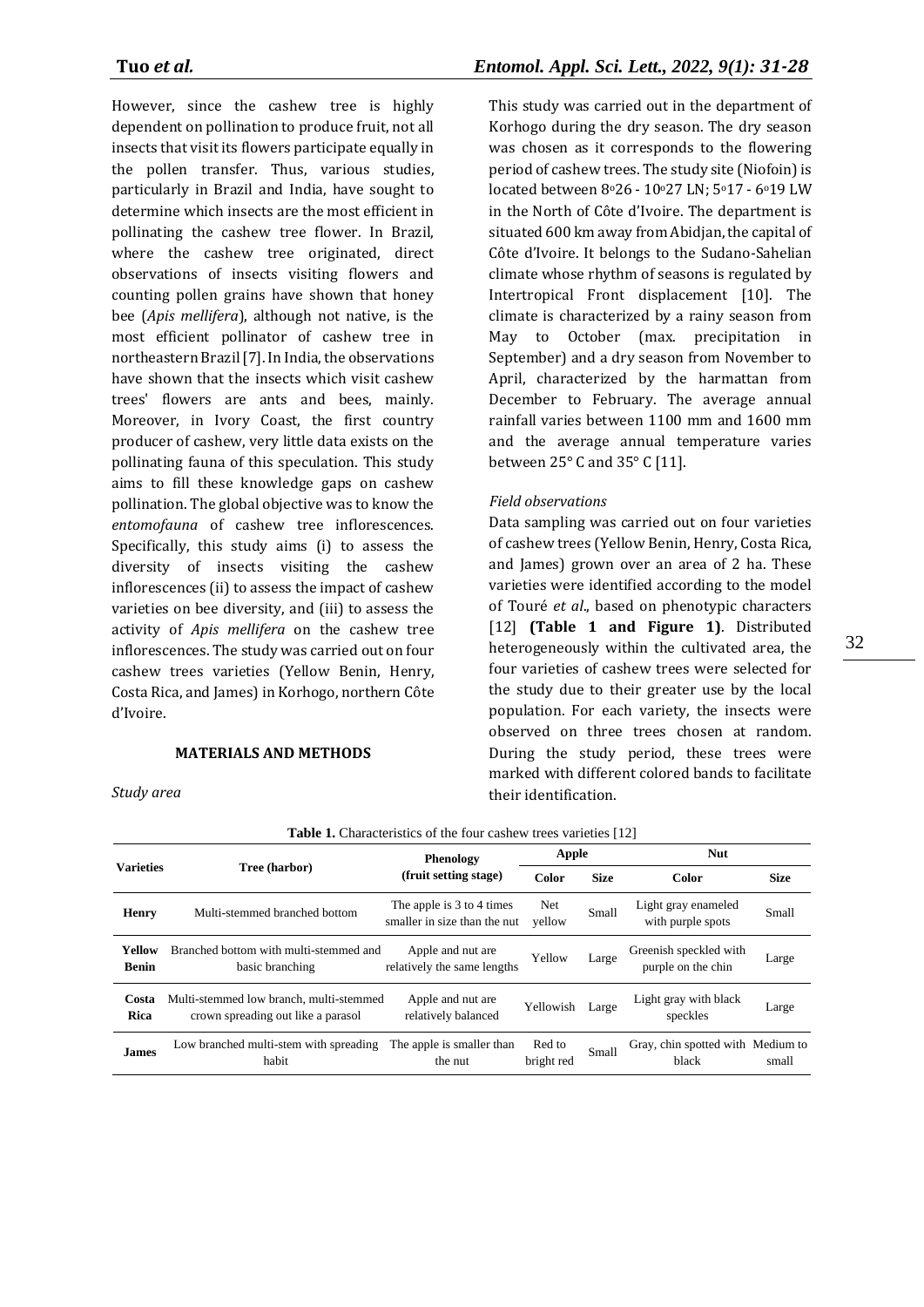

**Figure 1.** Illustration of the four cashew trees' apple varieties (A: Yellow Benin; B: Henry; C: Costa Rica; D: James)

#### *Insects' survey*

The insects were observed on the four cashew trees varieties' inflorescences, or captured using a reappearing net. Simultaneously, each variety was observed for two consecutive months (four days per week). The observations were made between 5 a.m. and 6 p.m. All data was recorded by time slot and each selected inflorescence (ten inflorescences per tree;  $n = 10$ ) was observed for ten minutes. The observed insects were identified immediately, or captured and stored in alcohol (70%) then convoyed to the laboratory for identification with a binocular magnifying glass. For this study, all specimens were identified until to "family" level. Only, specimens belonging to the family of Apidae were identified up to the species. It was more representative in the number of specimens observed.

#### *The activity of the honey bee*

The activity of the honey bee was evaluated by taking into account the number of the visited flower by the bee for a given time (one minute for our study). Only one visit per inflorescence was counted for each insect. The visit was considered positive when there was a contact between the bee with the flower anthers, and negative if there was no contact. For two consecutive months (four days per week), from 5 a.m. to 6 p.m., bee activity was assessed. For each time slot, ten minutes was devoted to observing the cashew trees' variety inflorescences. The parameters

such as average temperature and relative humidity were recorded during the study period.

#### *Data analysis*

A one-way analysis of variances (ANOVA) was performed to compare the relative abundances of different taxa. Pearson's correlation test was used to analyze the relationships between abiotic parameters and bee activity, a Pearson correlation test was used. All the data were processed using Statistica software version 7.1.

### **RESULTS AND DISCUSSION**

#### *Global diversity of insects*

A total of 705 insect specimens were recorded from all the observed inflorescences. These insects belong to 16 families and have 7 orders (Coleoptera, Homoptera, Lepidoptera, Neuroptera, Hymenoptera, Heteroptera, and Diptera). Heteroptera (5 families), Hymenoptera (4 families), and Diptera (3 families) were the most diverse orders. Each of the other orders was composed of a single family **(Table 2)**. On the other hand, the relative abundance of Hymenoptera (49.6%), Diptera (16.4%), Homoptera (15.2%), and Heteroptera (11.9%) was higher, respectively. The relative abundance of Neuroptera (0.8%) and Coleoptera (0.1%) was very low. The analysis of variances revealed a significant difference between the relative abundance of different insect orders  $(P =$ 0.000001; F = 7.121) **(Table 2)**. Regarding the families, Apidae (32.15%) was more abundant compared to the other families. Polyphagidae (15.16%) and Syrphidae (15.01%) were moderately abundant. The other families (Formicidae, Vespidae, Melittidae, Asilidae, Sarcophagidae, Alydidae, Coreidae, Miridae, Pentatomidae, Pyrrhocoridae, Noctuidae, Chrysopidae, and Chrysomelidae) were considered to have a low abundance. A one-way analysis of variance followed by the Newman-Keuls test revealed a significant difference between the relative abundance of families  $(P =$ 0.000001; F = 10.301) **(Table 2)**.

**Table 2.** Diversity of insects on cashew trees inflorescences

| Orders                   | Relative abundance $(\% )$ | <b>Families</b> | Relative abundance $(\% )$ |
|--------------------------|----------------------------|-----------------|----------------------------|
|                          |                            | Apidae          | 32.15 <sup>a</sup>         |
| Hymenoptera (4 families) | $49.6^{\text{ a}}$         | Formicidae      | 8.78 <sup>cd</sup>         |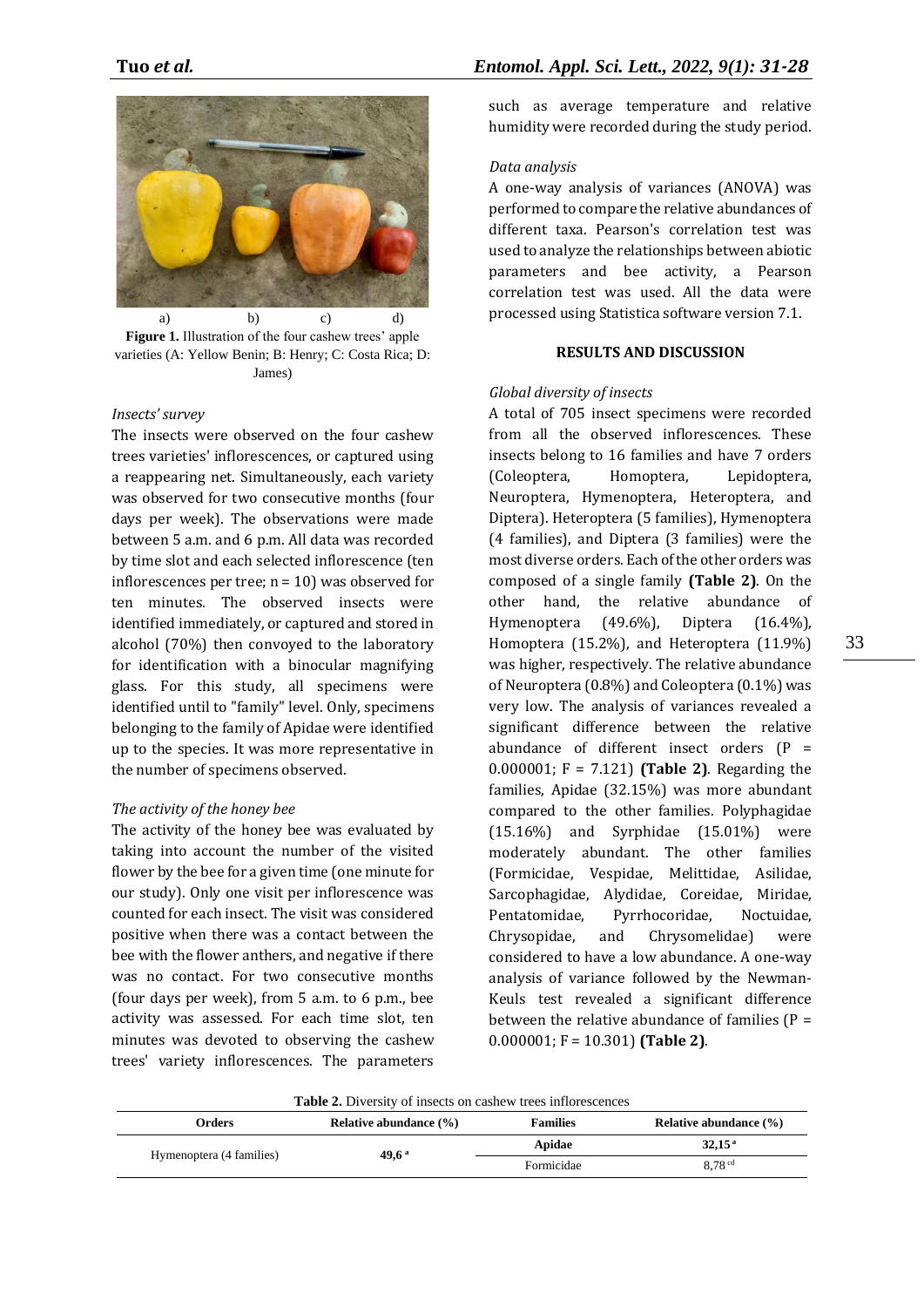|                          |                   | Vespidae         | 6.8 <sup>cd</sup>  |
|--------------------------|-------------------|------------------|--------------------|
|                          |                   | Melittidae       | 2,12 <sup>d</sup>  |
|                          |                   | <b>Syrphidae</b> | $15,01^{bc}$       |
| Diptera (3 families)     | 16.4 <sup>b</sup> | Asilidae         | 0.71 <sup>d</sup>  |
|                          |                   | Sarcophagidae    | 0.71 <sup>d</sup>  |
| Homoptera (1 family)     | $15.2^{bc}$       | Polyphagidae     | 15.16 <sup>b</sup> |
|                          |                   | Alydidae         | 0.28 <sup>d</sup>  |
|                          |                   | Coreidae         | 7.37 <sup>cd</sup> |
| Heteroptera (5 families) | $11.9^{bc}$       | Miridae          | 0.71 <sup>d</sup>  |
|                          |                   | Pentatomidae     | 2,55 <sup>d</sup>  |
|                          |                   | Pyrrhocoridae    | 1,13 <sup>d</sup>  |
| Lepidoptera (1 family)   | 5.9 <sup>cd</sup> | Noctuidae        | 6,09 <sup>cd</sup> |
| Nevroptera (1 family)    | 0.8 <sup>d</sup>  | Chrysopidae      | 0.28 <sup>d</sup>  |
| Coleoptera (1 family)    | 0.1 <sup>d</sup>  | Chrysomellidae   | 0.14 <sup>d</sup>  |

## *Impact of cashew tree varieties on bee diversity Variety ''Yellow Benin''*

The observed insects on "Yellow Benin" inflorescences belonged to twelve families divided into six orders. The orders of Hymenoptera (4 families), Diptera (3 families), and Heteroptera (2 families) included more families, respectively. The relative abundance of Hymenoptera was significantly higher than that of other orders (P =  $0.000001$ ; F = 11.174). Regarding the families, Apidae and Polyphagidae were significantly more abundant than the other families ( $P = 0.000001$ ;  $F = 11.335$ ).

## *Variety ''Henry''*

Thirteen families and six orders of insects have been identified on "Henry" inflorescences. The orders of Hymenoptera (4 families), Heteroptera (4 families), and Diptera (2 families) were more diverse, respectively. The relative abundance of Hymenoptera was significantly higher than that of other orders ( $P = 0.00000$ ;  $F = 5.175$ ). For the family level, Apidae and Polyphagidae were significantly more abundant than the other families (P =  $0.00000$ ; F = 12.376).

### *Variety ''James''*

On "James" variety inflorescences, twelve families of insects belonging to five orders were identified. The orders of Heteroptera (4 families), Hymenoptera (3 families), and Diptera (3 families) included more families, respectively. The relative abundance of Hymenoptera was significantly higher than that of other orders  $(P =$ 0.000;  $F = 4.145$ ). Regarding the families, the relative abundance of Apidae and Syrphidae was

significantly higher than that of other families (P  $= 0.0000$ ; F = 10.319).

## *Variety ''Costa Rica''*

A total of ten families divided into five orders were identified. The orders of Hymenoptera (4 families) and Heteroptera (3 families) included more families, respectively. The relative abundance of Hymenoptera was significantly higher than that of other orders ( $P = 0.00000$ ;  $F =$ 9.290). For the families, Apidae and Syrphidae were more abundant ( $P = 0.0000$ ;  $F = 8.145$ ).

### *The activity of the honey bee*

The visit frequency (F) of the honey bee on the inflorescences varied significantly between the cashew trees varieties (p < 0.05). It was higher on Henry  $(F = 30.09\%)$  and Yellow Benin  $(F =$ 28.32%) varieties compared to Costa Rica (22.12%) and James (19.47%) varieties. Bees were foraging Henry and Yellow Benin varieties at an average rate twice as high as that of Costa Rica and James varieties. The honey bee's activity varied throughout the day. For each variety, it was zero between 5 a.m. and 6 a.m., and quickly, it increased, reaching its maximum peak between 7 a.m. and 8 a.m. Beyond that, it gradually decreased to cancel out around 11 a.m. A resumption of activity was observed towards the end of the afternoon between 3 p.m. and 4 p.m. with an observed peak between 5 p.m. and 6 p.m**. (Figure 2)**.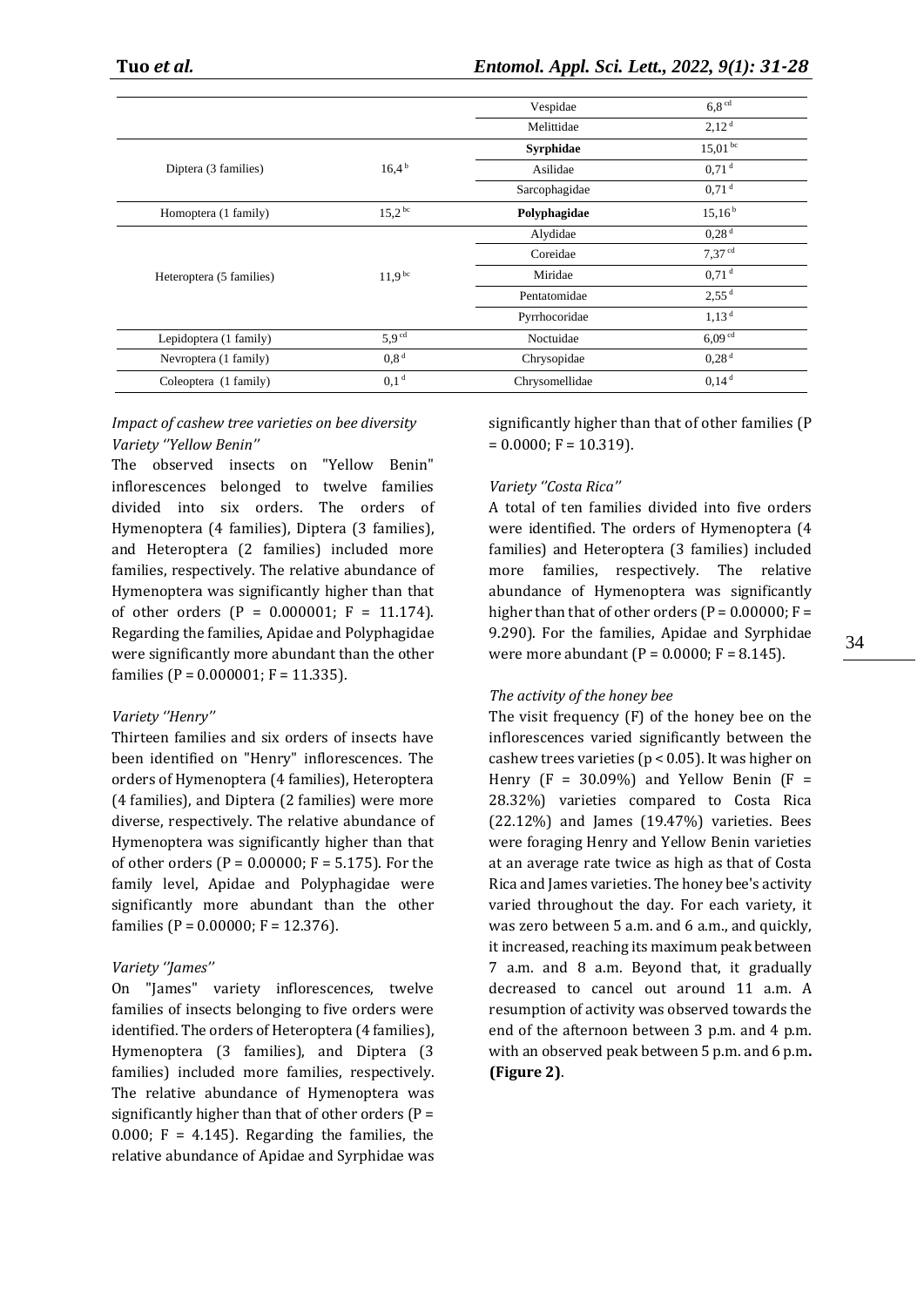









*Influence of abiotic factors on honey bee activity* The correlation study between the abiotic factors and honey bee activity on the four cashew trees varieties inflorescences, showed that honey bee activity was influenced by temperature. Indeed, there is a significant negative correlation between these two parameters ( $p < 0.05$ ;  $r = -$ 0.59). In other words, the temperature, and bees' activity change inversely. When the temperature drops to a threshold  $(25^{\circ} \text{ C})$ , bee activity increases and vice versa **(Figure 3)**. As for relative humidity, it changes with bee activity (p  $(50\%)$ ; r = 0.49) up to a threshold  $(50\%)$ . Statistical analyzes revealed a positive and significant correlation between relative humidity and bee activity (p < 0.05; r = 0.49) **(Figure 3)**.

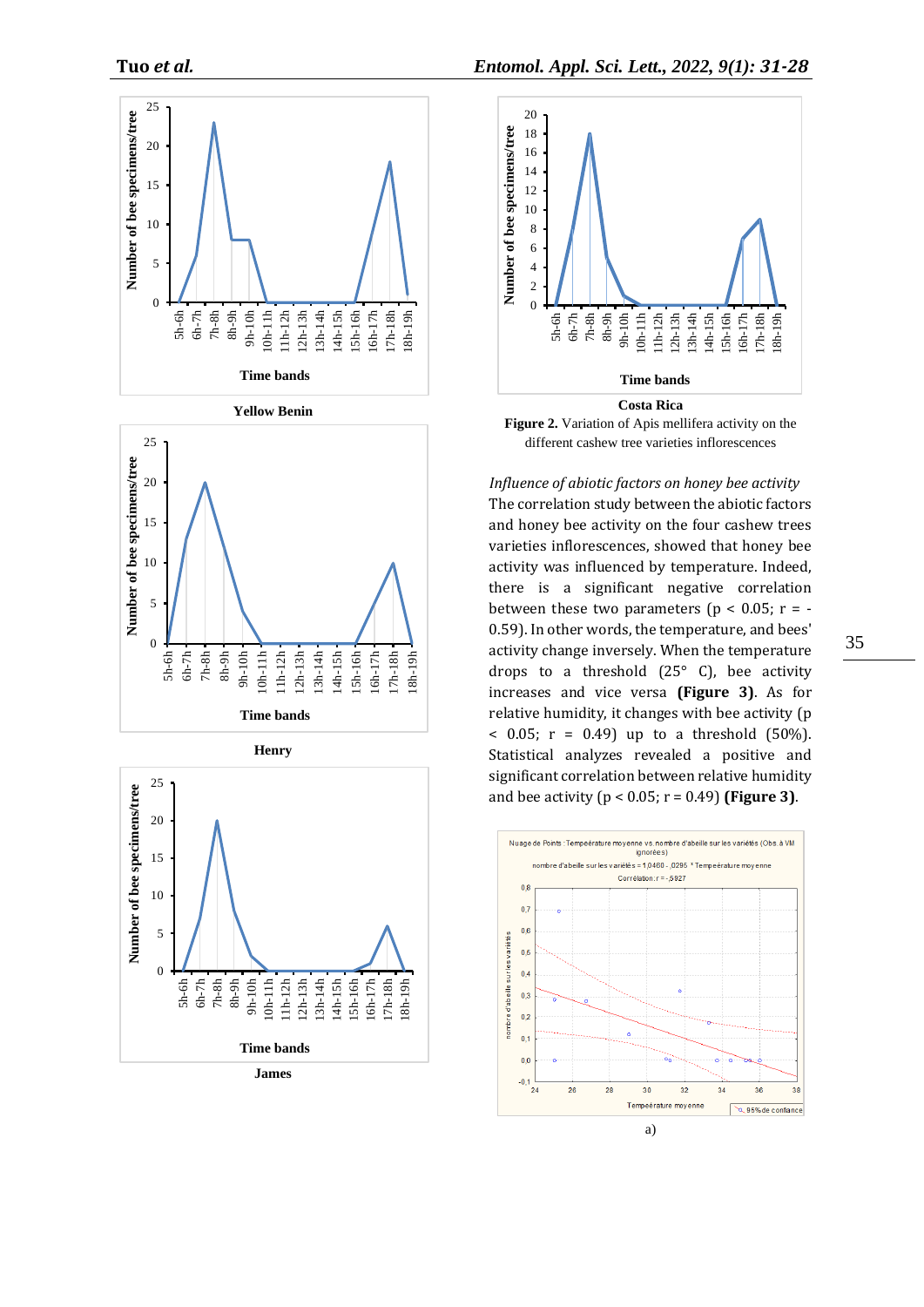

**Figure 3.** Correlation between abiotic factors (temperature and humidity) and bee activity

Data analysis revealed a strong diversity of insects. This important diversity of insects on the cashew tree's inflorescences could be explained by the fact that its flowering takes place between December and February which corresponds to the dry season, during which the food resources of insects (bees) become scarce. Indeed, the presence of insects on flowers is never accidental, it is linked to the search for food. Some insects visit flowers for nectar, pollen, and others to feed on certain insects. They are most often attracted to either by the color or the scent of the flowers. According to Arnaud *et al*., when an insect moves through its environment, it comes into contact with a set of chemical messengers that can modify its behavior or physiology, so the insects are either attracted or repressed [13]. Bee diversity is usually high in the dry season because most of Apoidea prefer areas with a dry climate rather than areas with a humid climate [14]. Some species, not all, prefer the dry season, in particular, because the nesting conditions are more favorable (fewer mold problems in the nests). The honey bee is the main visitor of inflorescences probably due to the life of the honey bee in a colony and the implementation of many beehives nearby to the cashew orchards. Indeed, honey bees can form colonies of 25,000 individuals which can directly affect the number of individuals visiting neighboring crops [15]. Similar work by Freitas and Paxton showed that the honey bee is still the most efficient pollinator of cashew trees in northeastern Brazil [7]. The activity of honey bees in the morning and the day end would

coincide with the time of pollen or nectar availability. In another study, Djonwangwe *et al*. showed that the peak of activity for the honey bee on *Vitellaria paradoxa* inflorescences was between 7 a.m. and 8 a.m., period during which, this plant species offered more pollen and nectar [16]. Indeed, the strong activity of bees in the morning is synchronized with a maximum secretion of nectar [17]. Bees forage frequently on the flowers with a relatively high sugar concentration in the nectar [18]. A study conducted by Tuo showed that most insect activity on oil palm inflorescences was observed between 9 a.m. and 1 p.m. with a peak at 11 a.m., the first and the second day of anthesis [19]. This period coincided certainly with that during which the anise scent released by the flower was more intense. In addition, several parameters such as hour, age of flower, and weather conditions, could influence the nectar production and quality [20]. Temperature and relative humidity would have an impact on how flowers function; which would explain their correlations with bee activity. In a previous study on *P. palinuri*, the authors showed that the pollen of *P. palinuri* is affected by both high temperature and humidity [21]. Kropacova and Haslbachova showed that there is a negative correlation between temperature and nectar secretion in Trifolium repens [22]. High relative humidity impacts positively bee biology. Indeed, according to Human *et al*., high relative humidity is mainly required for brood development [23]. Similar results were obtained by Koné *et al*. [24]. In fact, in their study on zucchini, the authors showed that the greatest number of bee visits to flowers was obtained at low temperatures and high relative humidity.

#### **CONCLUSION**

This study was carried out in order to assess the insects visiting cashew trees inflorescences in the north of Côte d'Ivoire. This preliminary phase made it possible to make an inventory of insects on four varieties (Yellow Benin, Henry, Costa Rica, and James). It appears that the order of Hymenoptera is the most diverse and the family of Apidae is the most abundant. In addition, "Yellow Benin" and "Henry" varieties are more attractive to the honey bee (*Apis mellifera*). In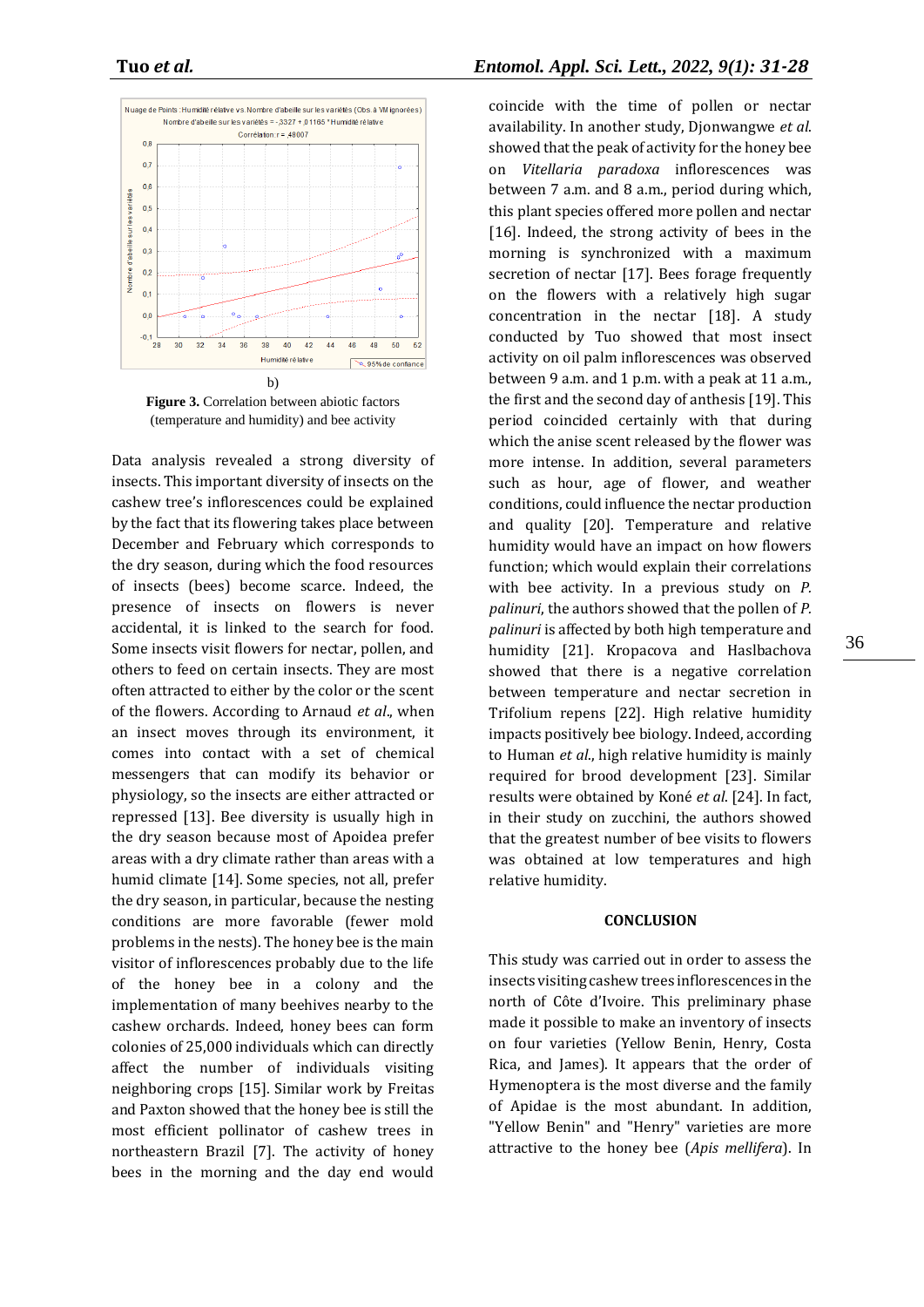perspective, the effective pollinators for each cashew trees variety will be identified.

**ACKNOWLEDGMENTS:** We thank the population of Niofoin for their frank collaboration during the fieldwork. We also thank our Colleague Hubert Larba Balima from the University of Ouagadougou (Burkina Faso) for their contributions which helped to enhance the article quality.

## **CONFLICT OF INTEREST:** None

## **FINANCIAL SUPPORT:** None

## **ETHICS STATEMENT:** None

## **REFERENCES**

- 1. Goujon P, Lefèbvre A, Leturcq P, Marcellesi AP, Praloran JC. Etudes sur l'anacardier. Régions écologiques favorables à la culture de l'anacardier en Afrique francophone de l'Ouest. Fruits. 1973;28(3):217-25.
- 2. Agboton C, Onzo A, Ouessou FI, Goergen G, Vidal S, Tamo M. Insect Fauna Associated with Anacardium occidentale (Sapindales: Anacardiaceae) in Benin, West Africa. J Insect Sci. 2014;14(1):229.
- 3. Koné M. Analyse de la chaîne de valeur du secteur anacarde de la Côte d'Ivoire. Initiative du Cajou Africain; 2010. 76 p.
- 4. Diop M. Côte d'Ivoire: Premier producteur mondial de noix de cajou; 2016. 1 p.
- 5. Djaha JB, N'guessan AK, Ballo CK, Aké S. Germination des semences de deux variétés d'anacardiers (Anacardium occidentale L.) élites destinées à servir de porte-greffe en Côte d'Ivoire. J Appl Biosci. 2010;32:1995- 2001.
- 6. Reddi EU. Under-pollination a major constraint of cashew production. InProc. Indian Nat Sci Acad. 1987;B53:249-52.
- 7. Freitas BM, Paxton RJ. The role of wind and insects in cashew (Anacardium occidentale) pollination in NE Brazil. J Agric Sci. 1996;126(3):319-26.
- 8. Bhattacharya A. Flowers visitors and fruitset of Anacardium occidentale, pdf. Annales Botanici Fennici. 2004;41:385-92.
- 9. Freitas BM, Pacheco Filho AJ, Andrade PB, Lemos CQ, Rocha EE, Pereira NO, et al. Forest remnants enhance wild pollinator visits to

cashew flowers and mitigate pollination deficit in NE Brazil. J Pollinat Ecol. 2014;12:22-30.

- 10. Jourda JP, Saley MB, Djagoua EV, Kouamé KJ, Biémi J, Razack M. Utilisation des données ETM+ de Landsat et d'un SIG pour l'évaluation du potentiel en eau souterraine dans le milieu fissuré précambrien de la région de Korhogo (Nord de la Côte d'Ivoire): Approche par analyse multicritère et test de validation. Télédétection. 2006;5(4):339-57.
- 11. Kouakou E, Koné B, N'go A, Gueladio C, Savane I. Impact of Rainfall Variability on the Groundwater Resources of the White Bandama Bassin (Northern CÔTE D'Ivoire). J Water Clim Chang; 2012. 85 p.
- 12. Mamoudou Abdoul T, Elhadji F, Ramatoulaye G. Réponse de quatre variétés de Anacardium occidentale L. aux techniques de greffage horticole en pépinière. Vertigo-la revue électronique en sciences de l'environnement. 2017;1-13.
- 13. Arnaud L, Detrain C, Gaspar C, Haubruge E. Insectes et communication. J Des Ing. 2003;87:25-8.
- 14. Michener CD. Biogeography of the bees. Ann Mo Bot Gard. 1979;66(3):277-347.
- 15. Walters SA, Taylor BH. Effects of honey bee pollination on pumpkin fruit and seed yield. HortScience. 2006;41(2):370-3.
- 16. Djonwangwe D, Fohouo FN, Messi J, Bruckner D. Impact de l'activité de butinage de Apis mellifera adansonii Latreille (Hymenoptera: Apidae) sur la pollinisation et la chute des jeunes fruits du karité Vitellaria paradoxa (Sapotaceae) à Ngaoundéré (Cameroun). Int J Biol Chem Sci. 2011;5(4):1538-51.
- 17. Cervancia CR, Bergonia EA. Insect pollination of cucumber (Cucumis sativus L.) in the Philippines. Acta Hortic. 1991;288:278-82.
- 18. Philippe JM, Philippe JM. La pollinisation par les abeilles: pose de colonies dans les cultures en floraison en vue d'accroître les rendements des productions végétales. Edisud; 1991. 160 p.
- 19. Tuo Y. Etat de l'entomofaune des inflorescences du palmier à huile en Côte d'Ivoire: cas de la station CNRA de LaMé. Thèse de Doctorat de l'Université Félix Houphouët-Boigny, spécialité entomologie